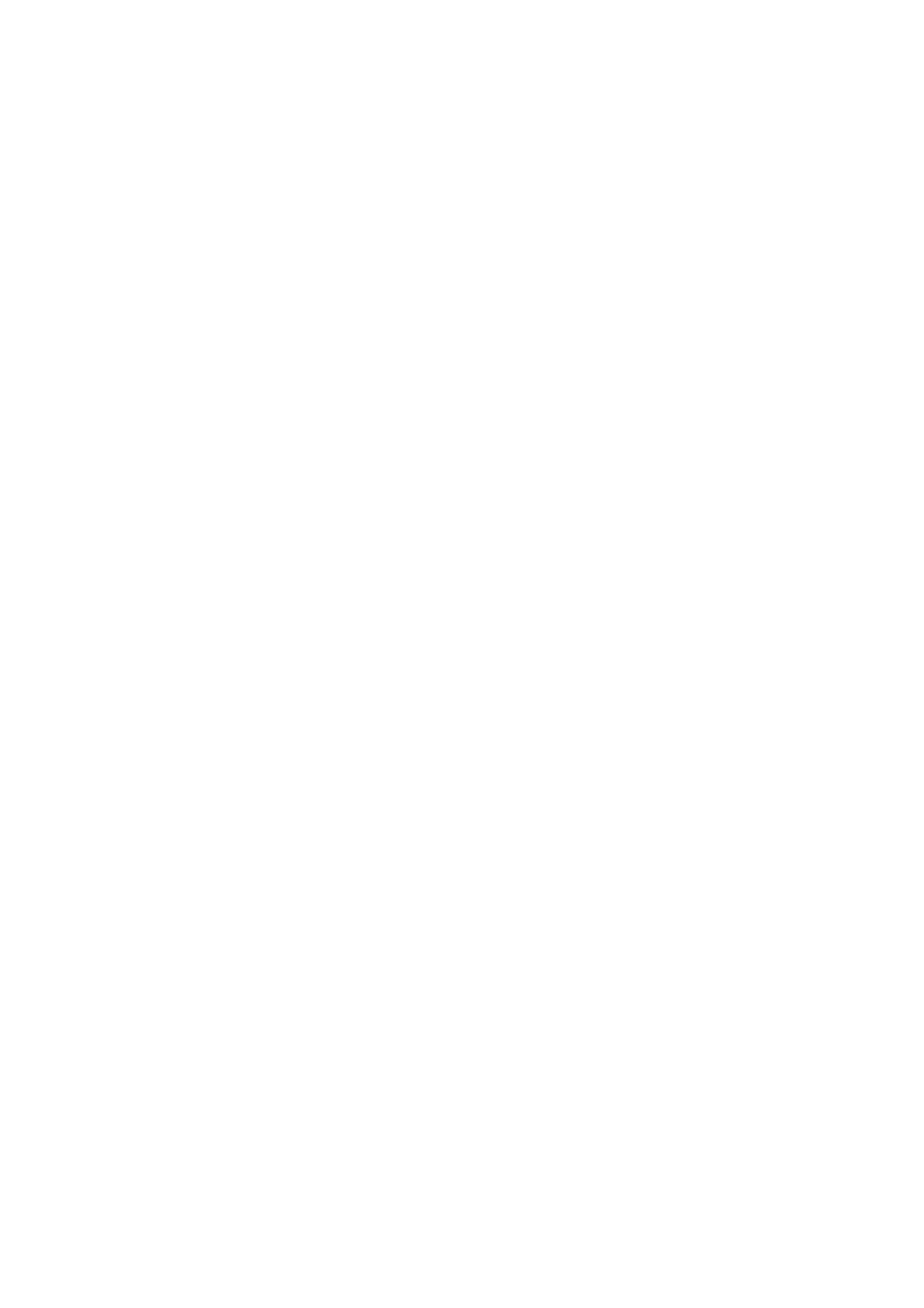The author assumes no responsibility for any errors or omissions that may appear in this document nor does it make a commitment to update the information contained herein.

Third-party brands and names are the property of their respective owners.

Sound Blaster is a registered trademark of Creative Technology Ltd in the United States and certain other countries. Sound Blaster-LINK and SB-LINK are trademarks of Creative Technology Ltd.

Jan 14, 1999 Taipei, Taiwan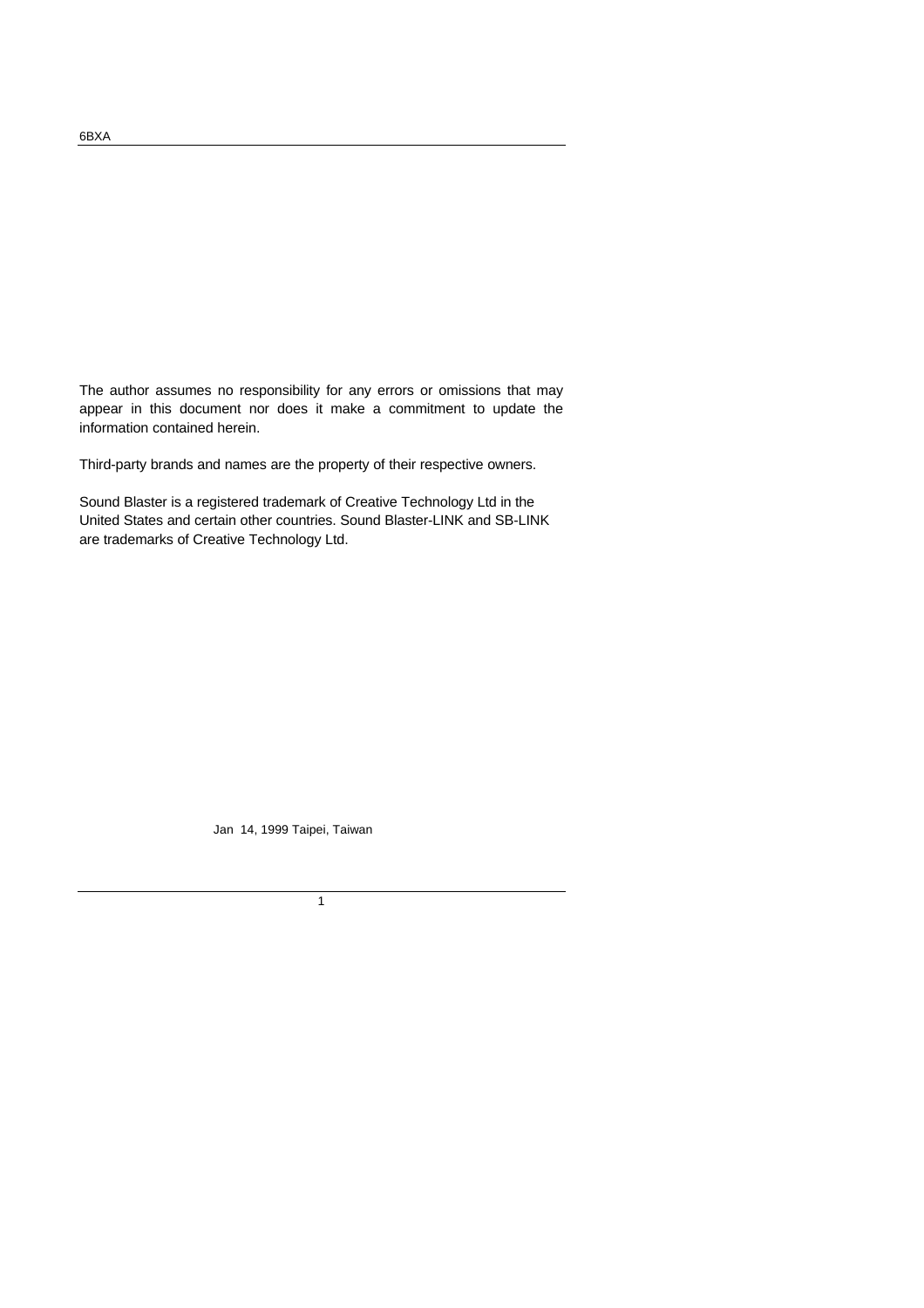#### **I. Quick Installation Guide :**

### **CPU SPEED SETUP**

The default system bus speed is 66/100MHz. The user can change the DIP SWITCH **(SW2)** selection to set up the CPU speed for 233 - 633MHz processor.

 $\bullet^*$  The CPU speed must match with the frequency RATIO. It will cause **system hanging up if the frequency RATIO is higher than that of CPU. SW1:**

| <b>CPU</b> | <b>AGP</b> | <b>PCICLK</b> |            | 2          | 3          | 4          |
|------------|------------|---------------|------------|------------|------------|------------|
| 66         | 66         | 33.4          | ΟN         | <b>OFF</b> | <b>OFF</b> | ON         |
| 75         | 75         | 37.5          | ΟN         | ON         | <b>OFF</b> | ON         |
| 83         | 86         | 41.65         | ΟN         | <b>OFF</b> | ON         | ON         |
| 100        | 66         | 33.43         | OFF        | <b>OFF</b> | <b>OFF</b> | <b>OFF</b> |
| 112        | 75         | 37.33         | <b>OFF</b> | ON         | <b>OFF</b> | <b>OFF</b> |
| 133        | 89         | 44.33         | <b>OFF</b> | <b>OFF</b> | ON         | OFF        |

**Set System Bus Speed**

**SW2:**

| <b>CLK RATIO</b> |            | 2          | 3          | 4          |
|------------------|------------|------------|------------|------------|
| X3               | <b>ON</b>  | <b>OFF</b> | <b>ON</b>  | ΟN         |
| X3.5             | <b>OFF</b> | <b>OFF</b> | <b>ON</b>  | ON         |
| X <sub>4</sub>   | <b>ON</b>  | ON         | <b>OFF</b> | <b>ON</b>  |
| X4.5             | <b>OFF</b> | ON         | <b>OFF</b> | <b>ON</b>  |
| X <sub>5</sub>   | <b>ON</b>  | <b>OFF</b> | <b>OFF</b> | <b>ON</b>  |
| X5.5             | <b>OFF</b> | <b>OFF</b> | <b>OFF</b> | ON         |
| X <sub>6</sub>   | ON         | ON         | ON         | <b>OFF</b> |
| X6.5             | <b>OFF</b> | ON         | ON         | <b>OFF</b> |

**´Note: We don't recommend you to setup your system speed to 75, 83, 112 or 133MHz because these frequencies are not the standard specifications for CPU, Chipset and most of the peripherals. Whether your system can run under 75, 83, 112 or 133MHz properly will depend on your hardware configurations: CPU, SDRAM, Cards, etc.**

1. Pentium® II / Celeron 233 MHz / 66MHz FSB

 $\overline{2}$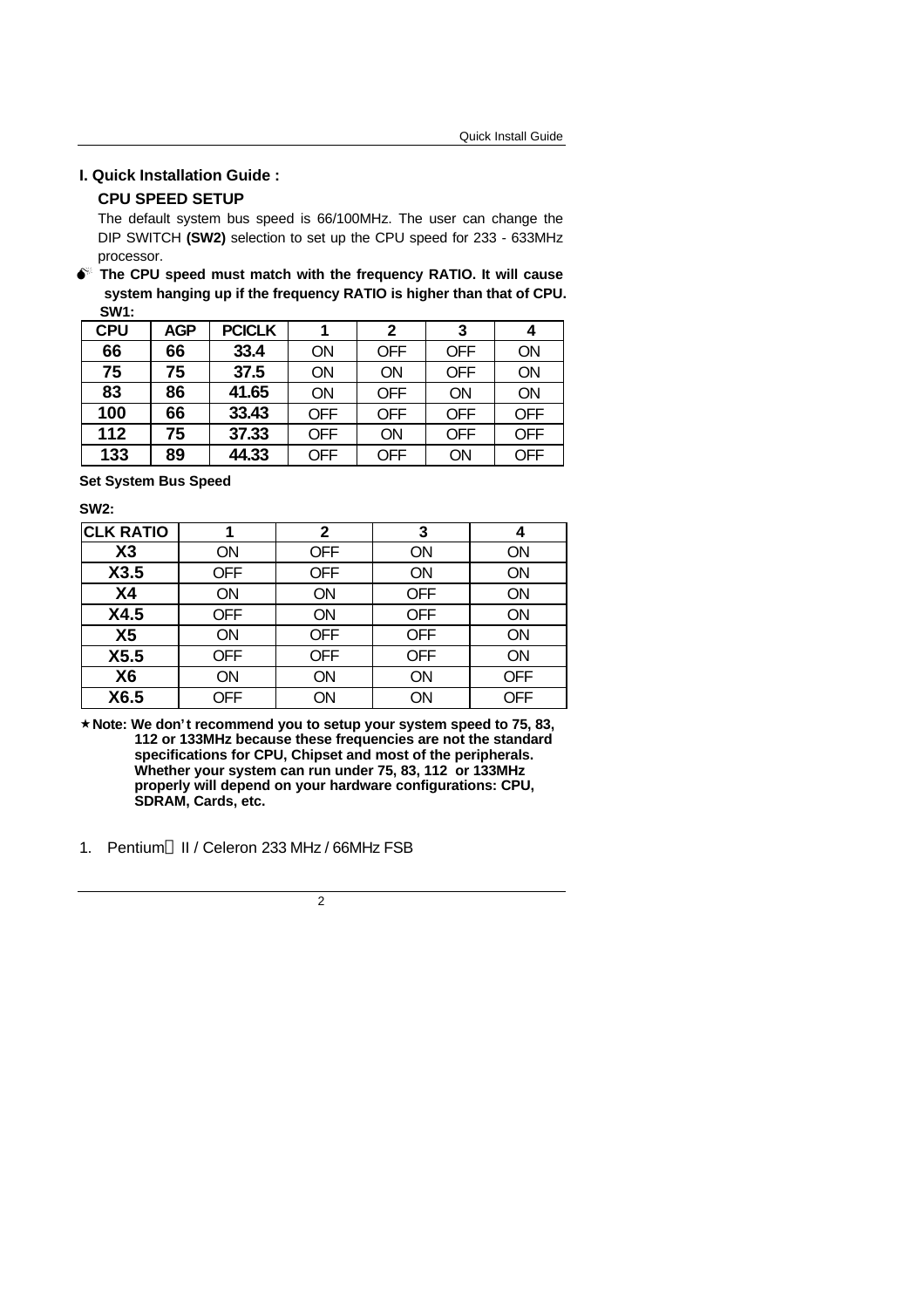

2. Pentium® II / Celeron 266MHz / 66MHz FSB



3. Pentium® II / Celeron 300MHz / 66MHz FSB



4. Pentium® II / Celeron 333 MHz / 66MHz FSB; Celeron 300A / 66MHz FSB

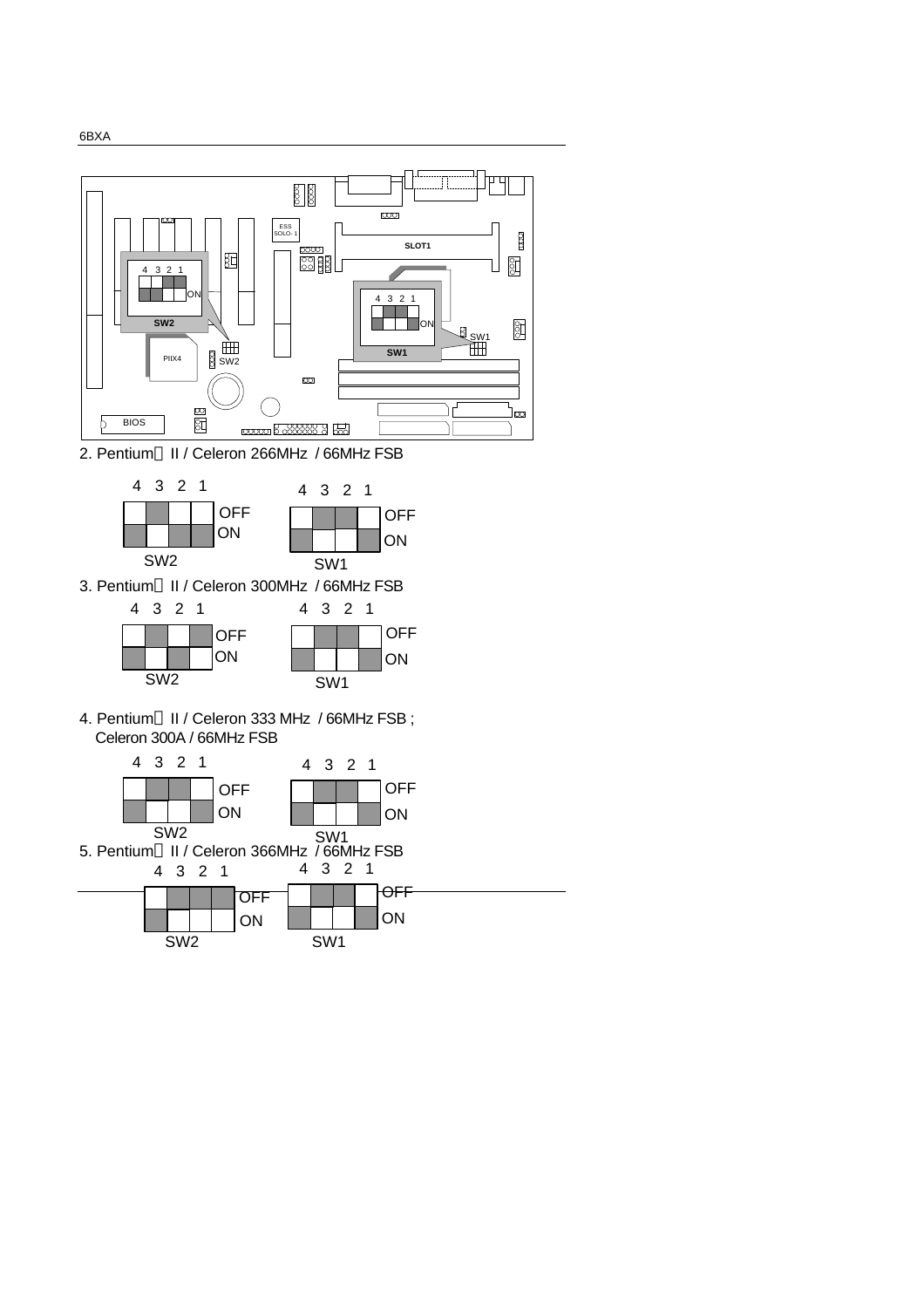

9. Pentium® II 400MHz / 100MHz FSB



10. Pentium<sup>®</sup> II 450MHz / 100MHz FSB

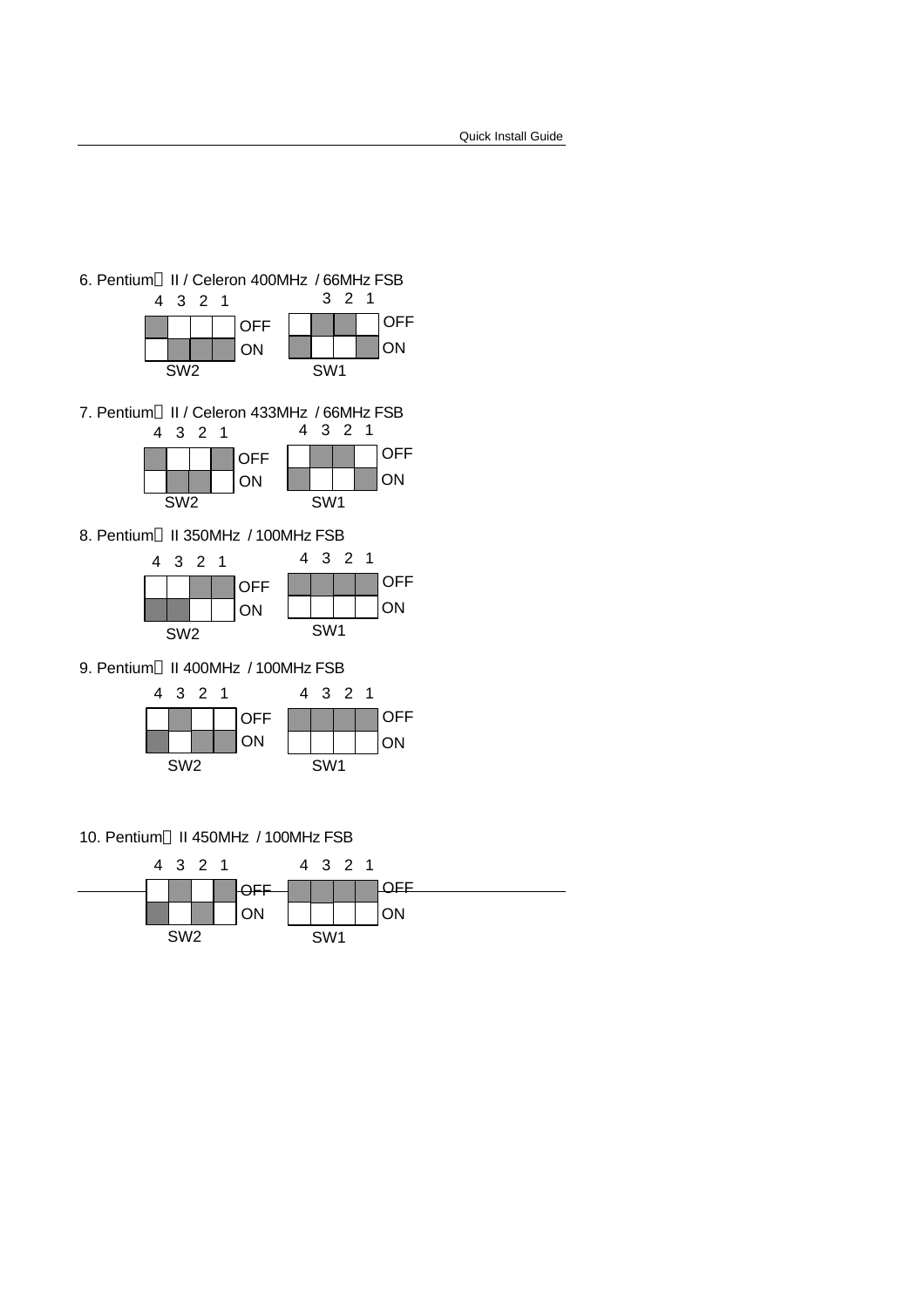

## **II. Jumper setting :**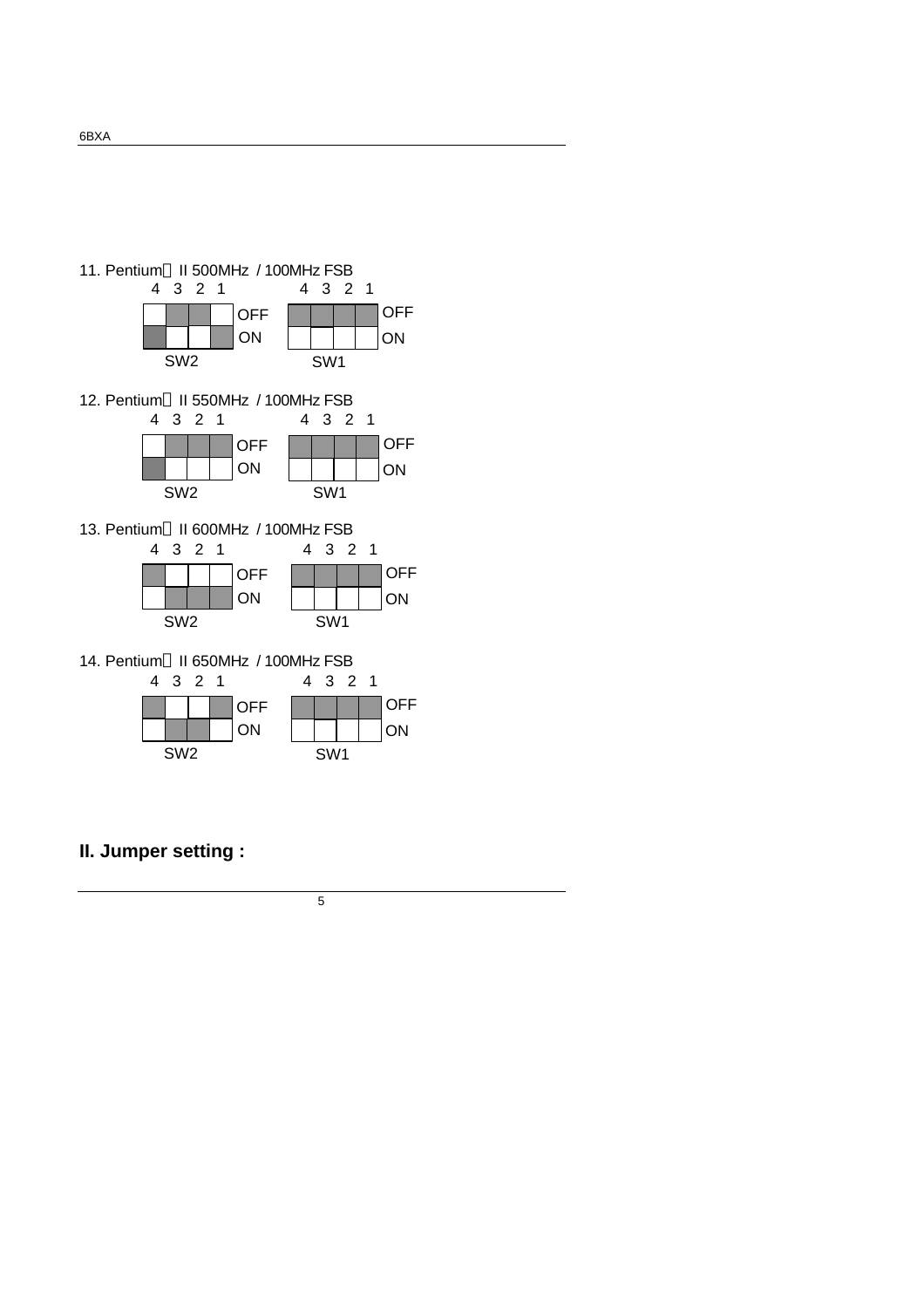

SPK : External Speaker/ Internal Buzzer Connector

### RES : Reset Switch



GN : Green Function Switch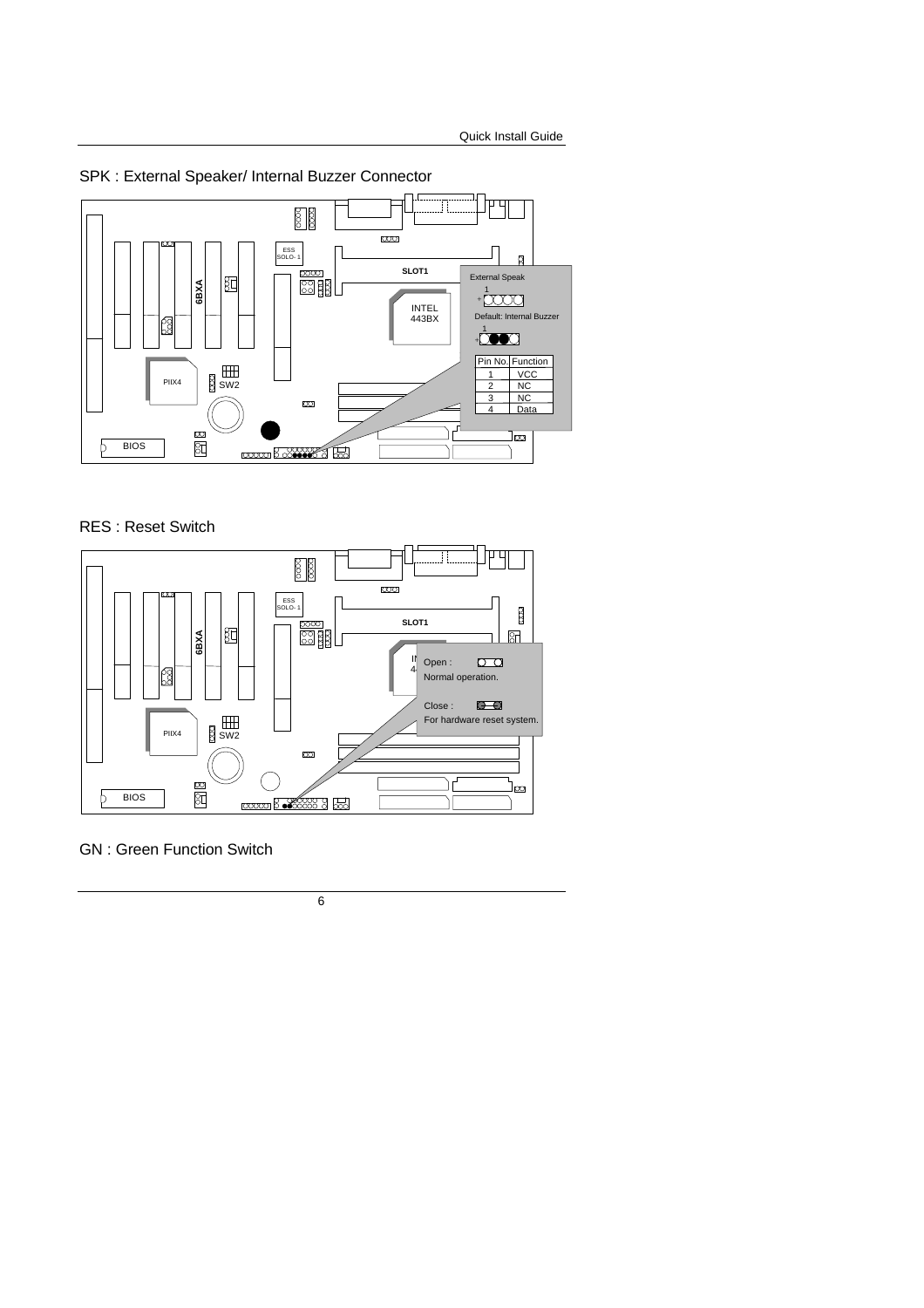

GD : Green Function LED



HD : IDE Hard Disk Active LED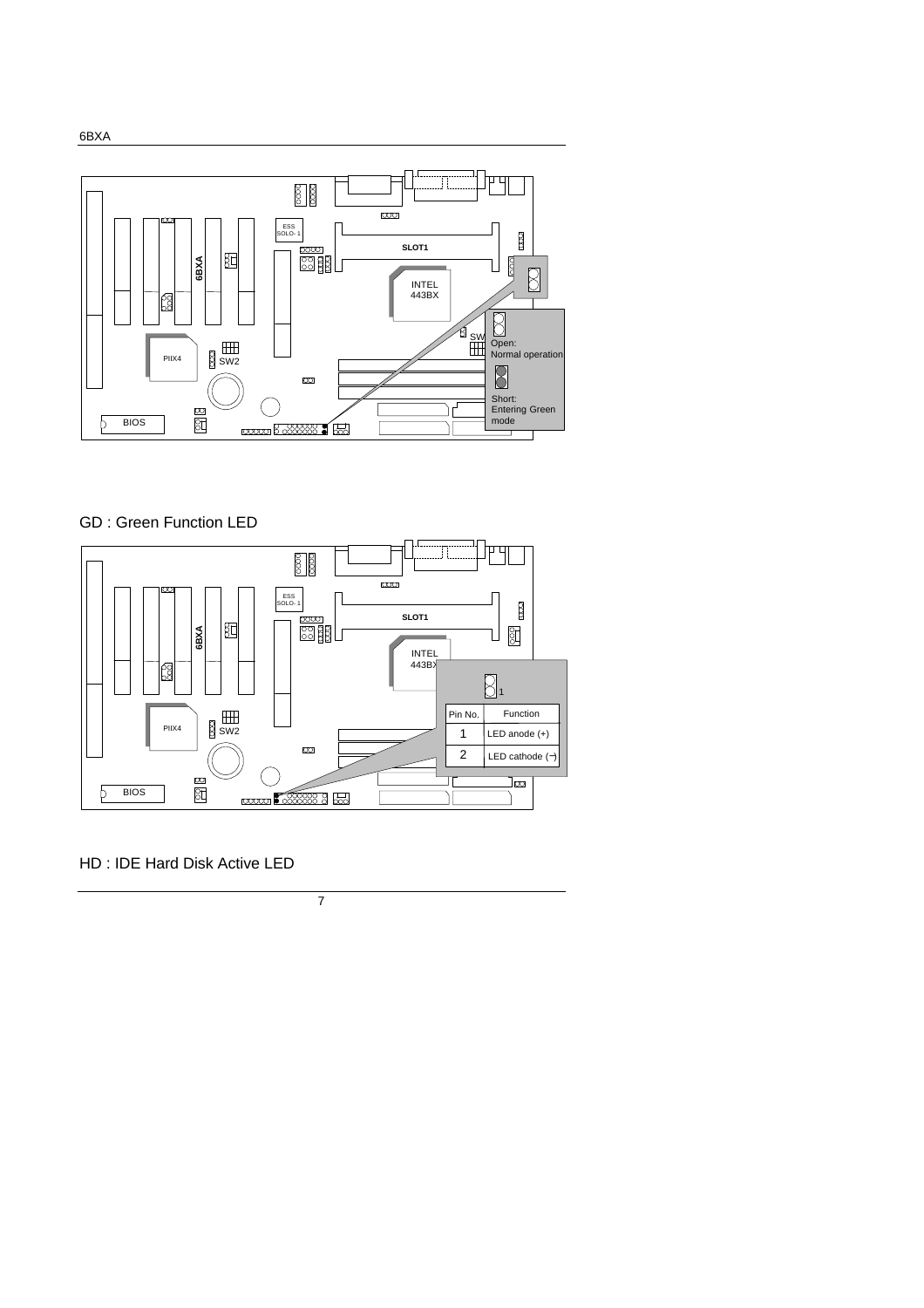

PW : Power LED Connector



Soft PWR : Soft Power Connector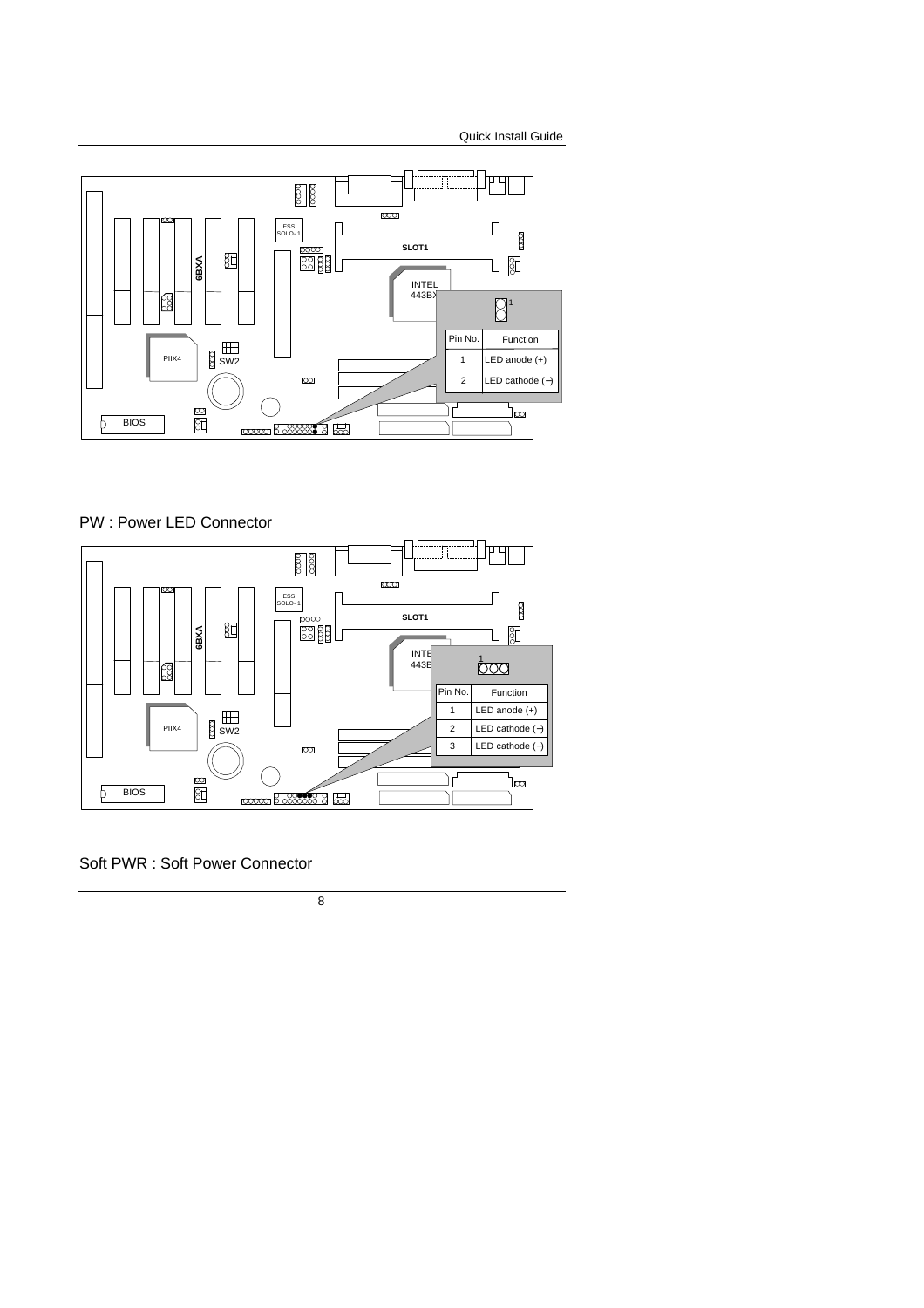

### IR: Infrared Connector (Optional)



PS/2 Mouse / Keyboard Connector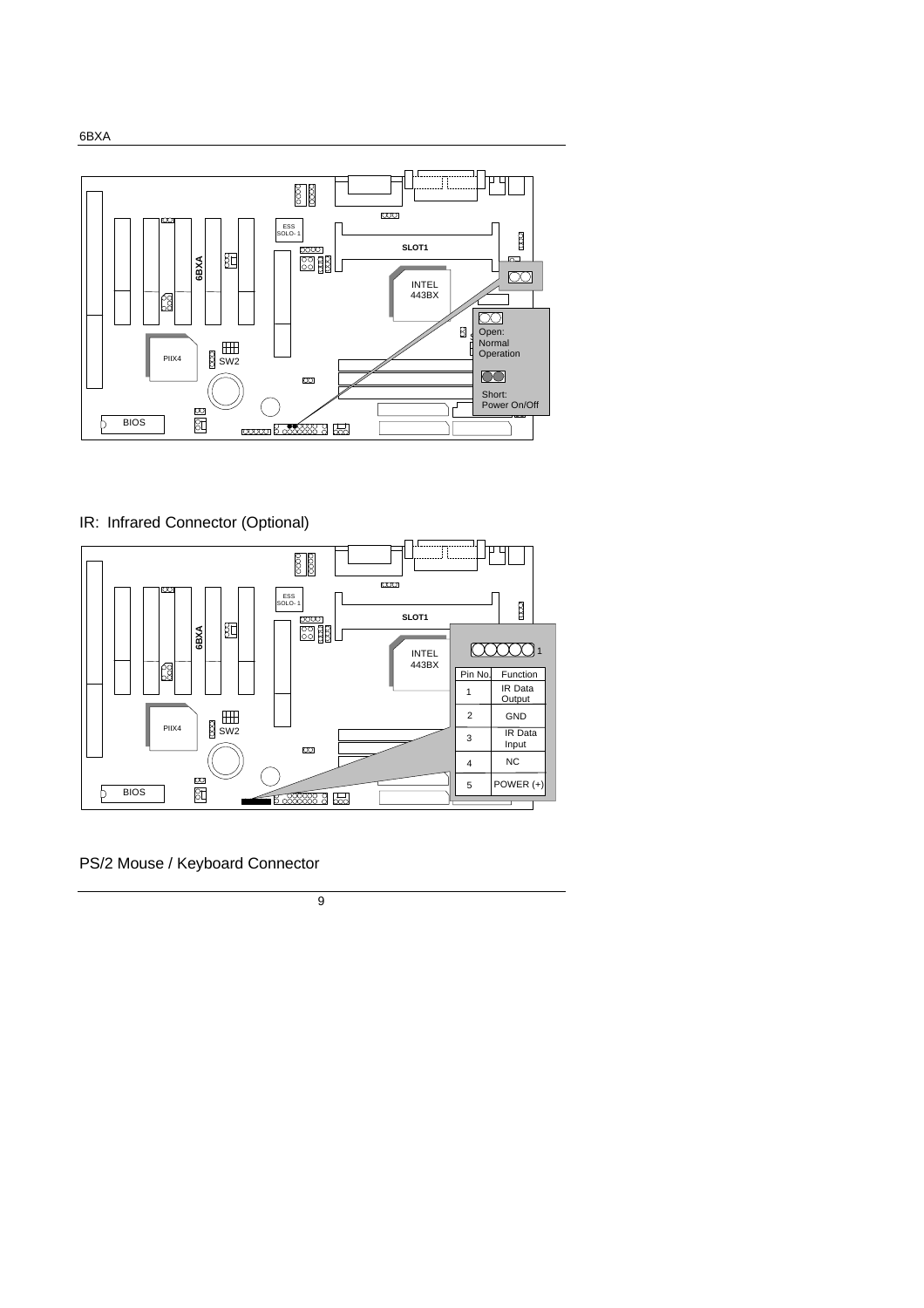

PWR FAN : Power Fan Connector



IDE1: For Primary IDE port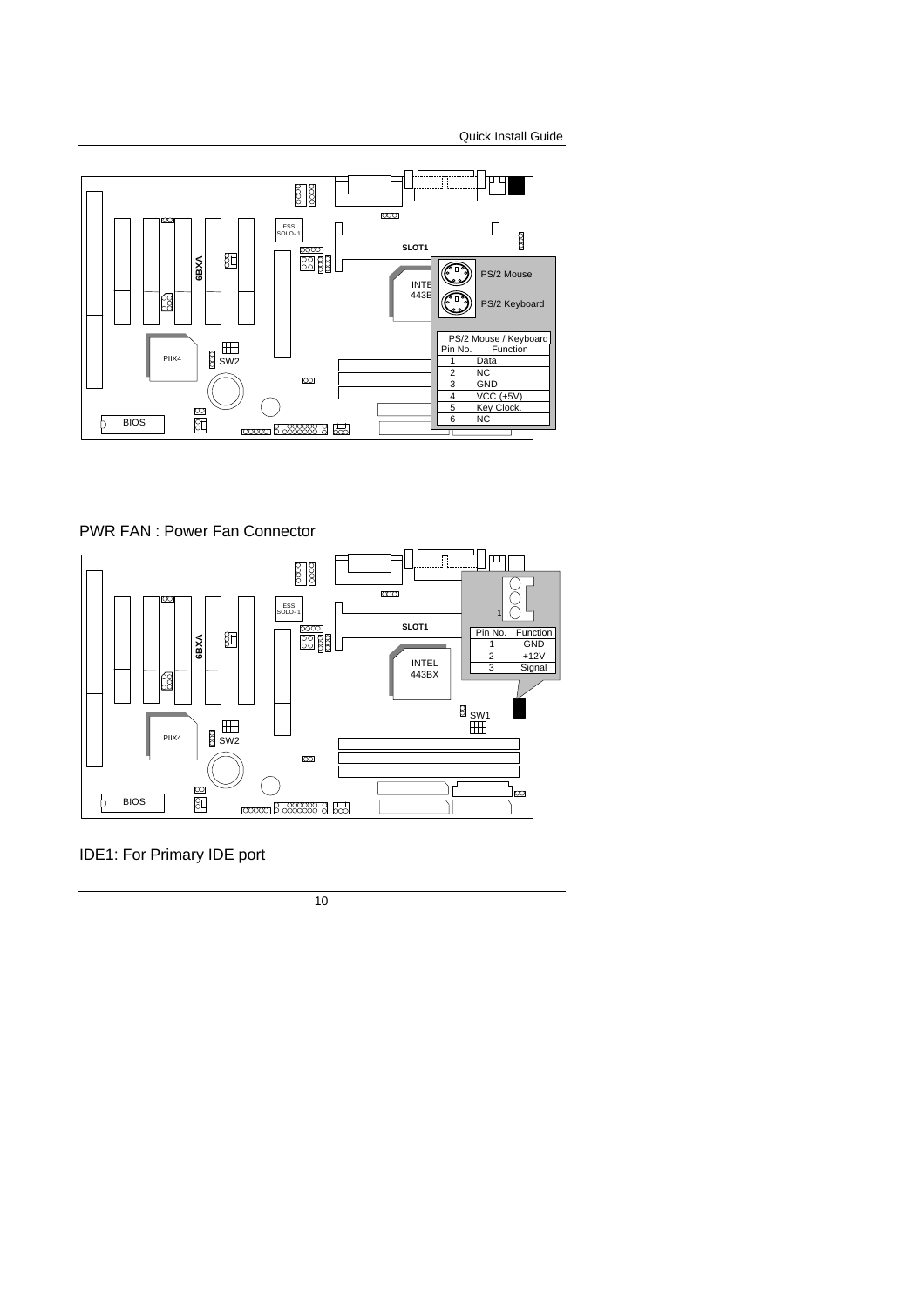

## IDE2: For Secondary IDE port



FLOPPY : FLOPPY PORT

11

6BXA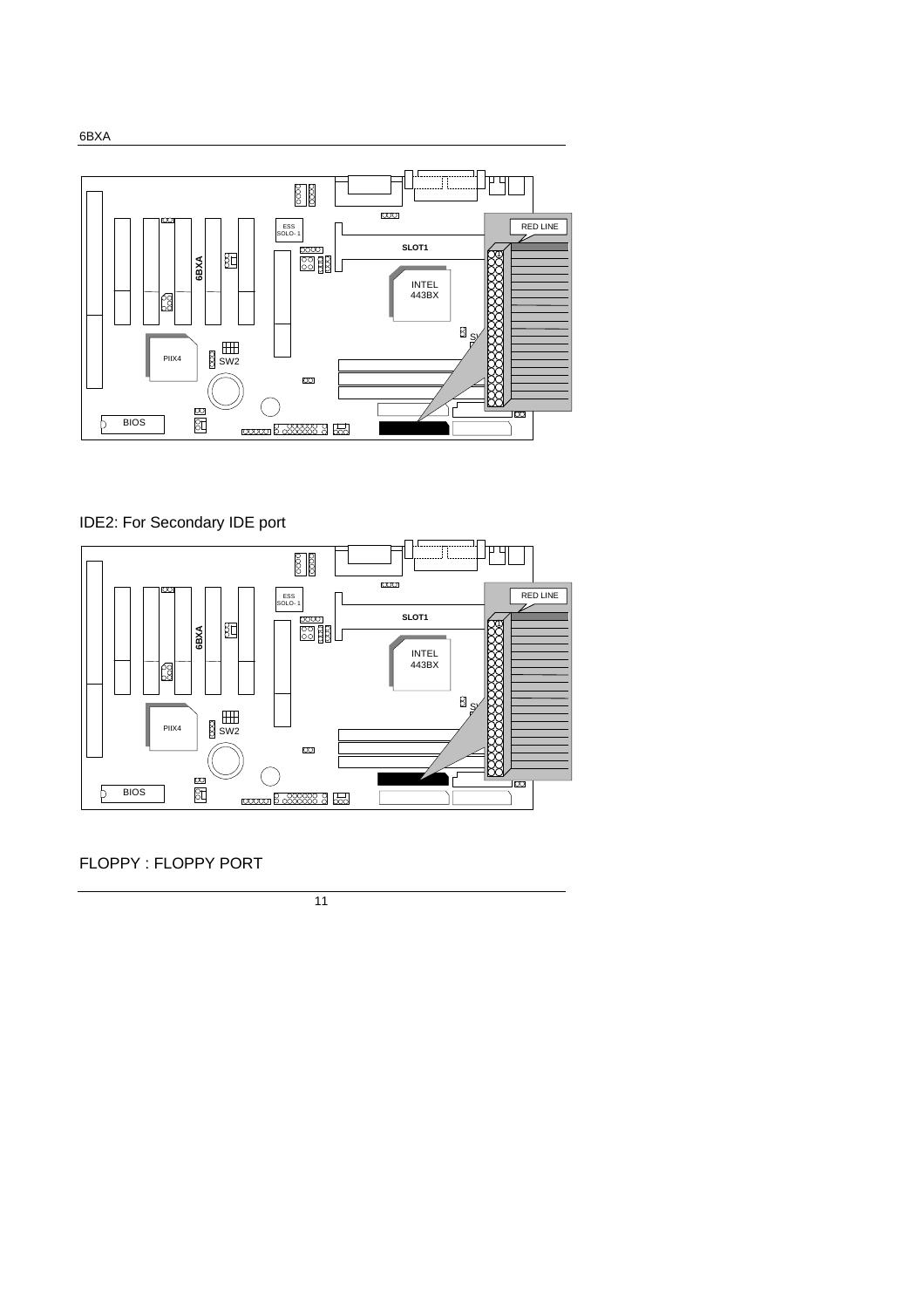

### ATX POWER : ATX POWER Connector



LPT PORT / COM A / COM B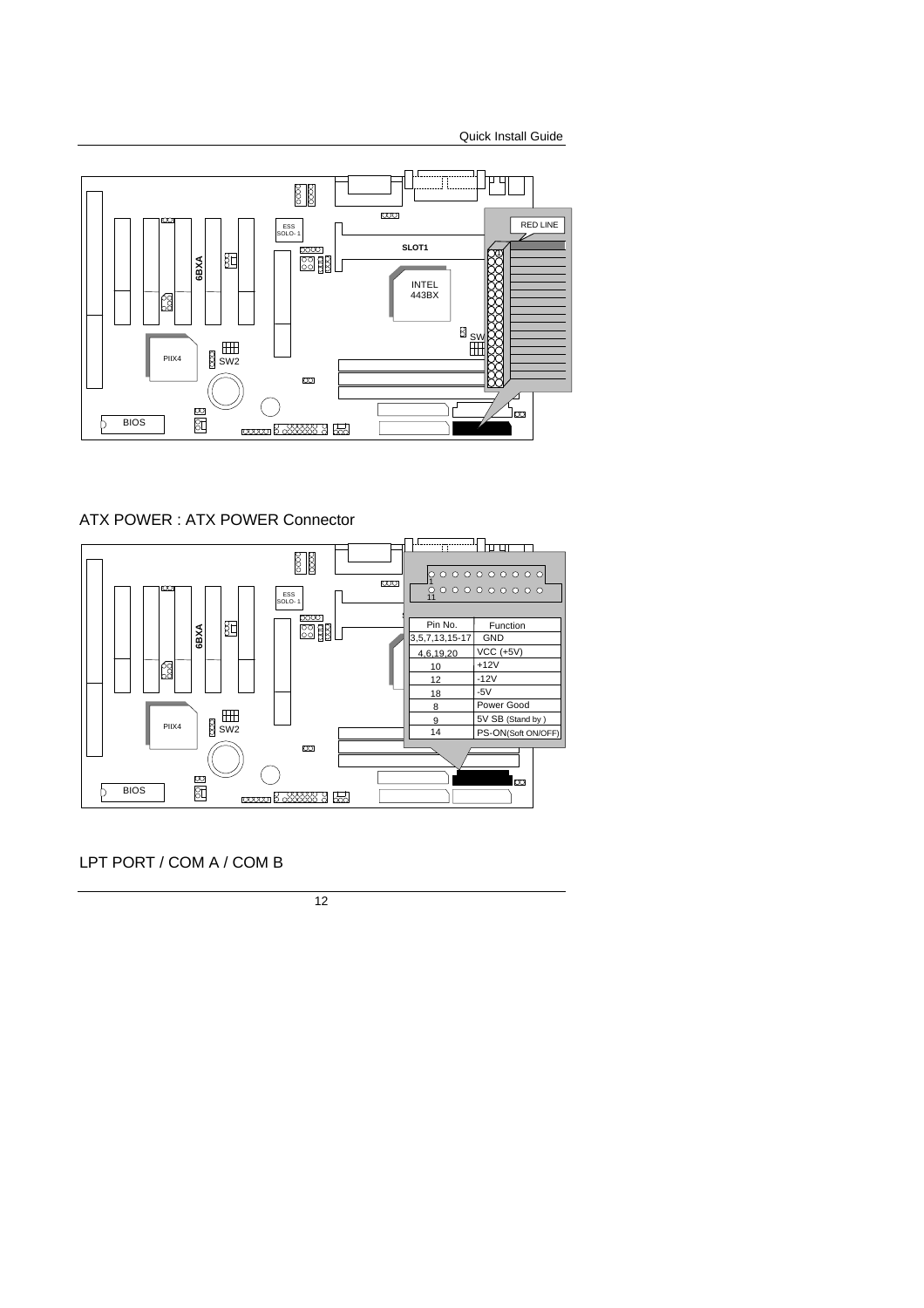

### GAME & AUDIO PORT



### JP1 : Keyboard Power On Select

13

6BXA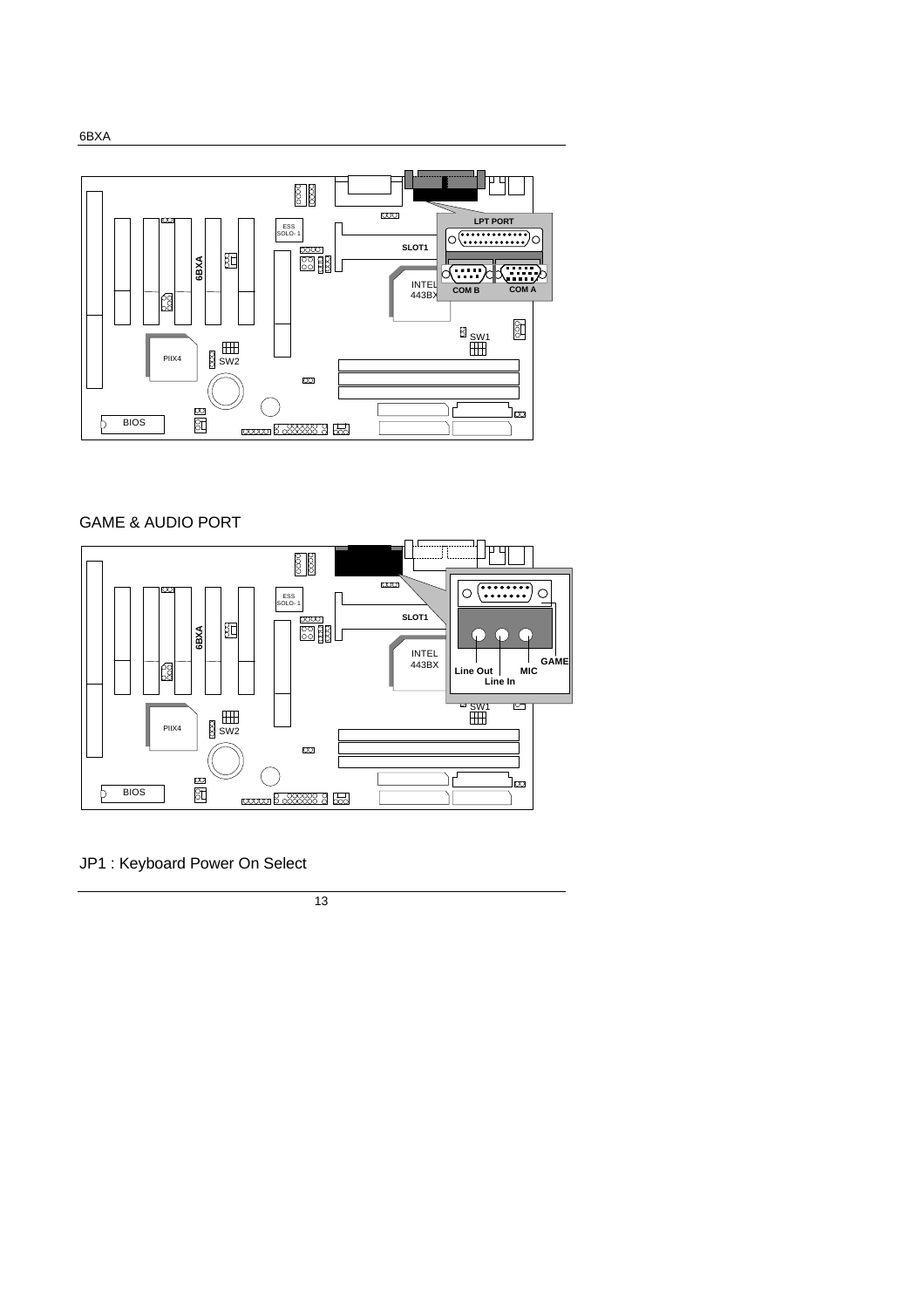

USB: USB Port



J12: ATX Power Control Selection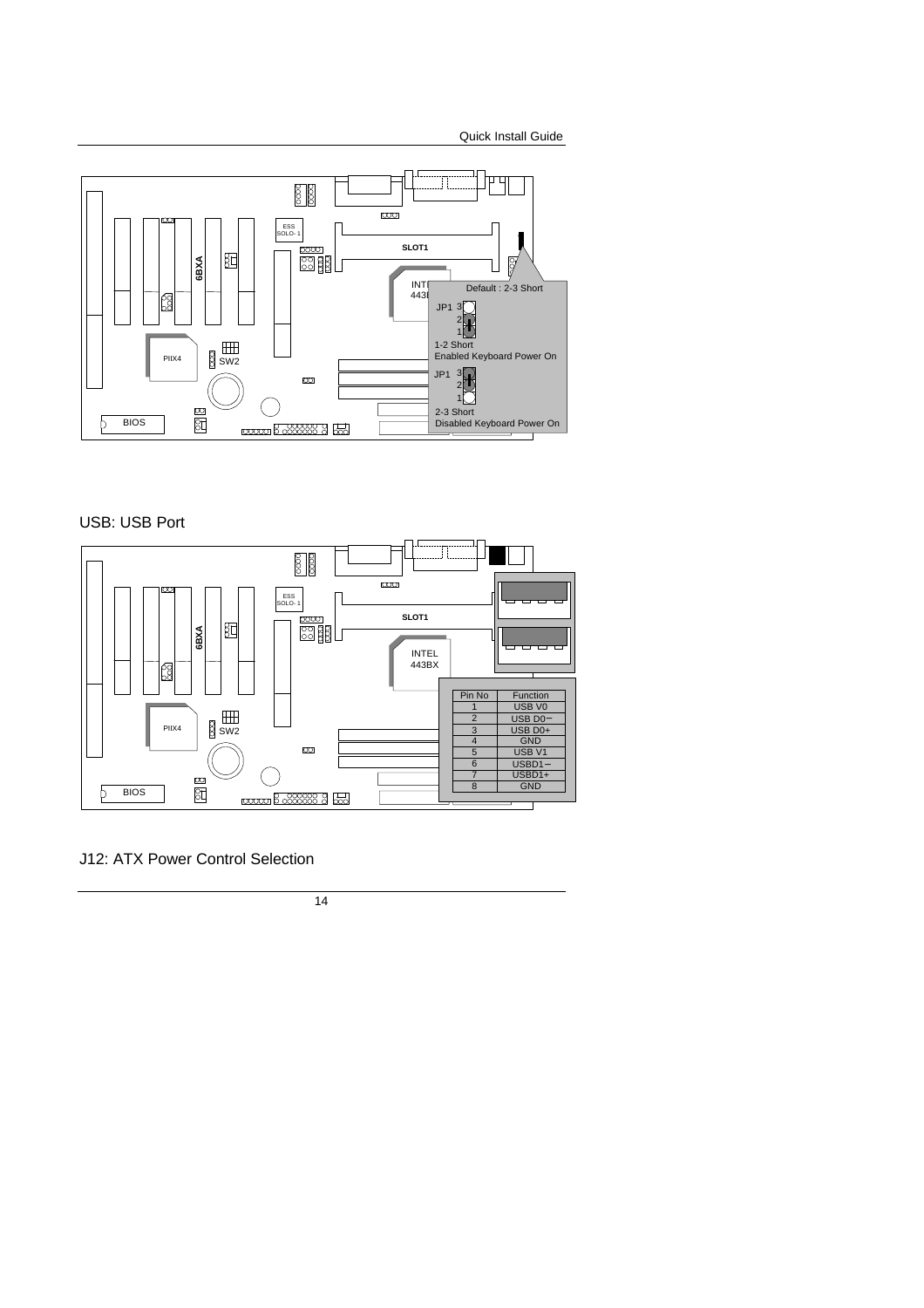

### JP10: Wake On LAN



JP7 &D16: CD Audio Line-in Connector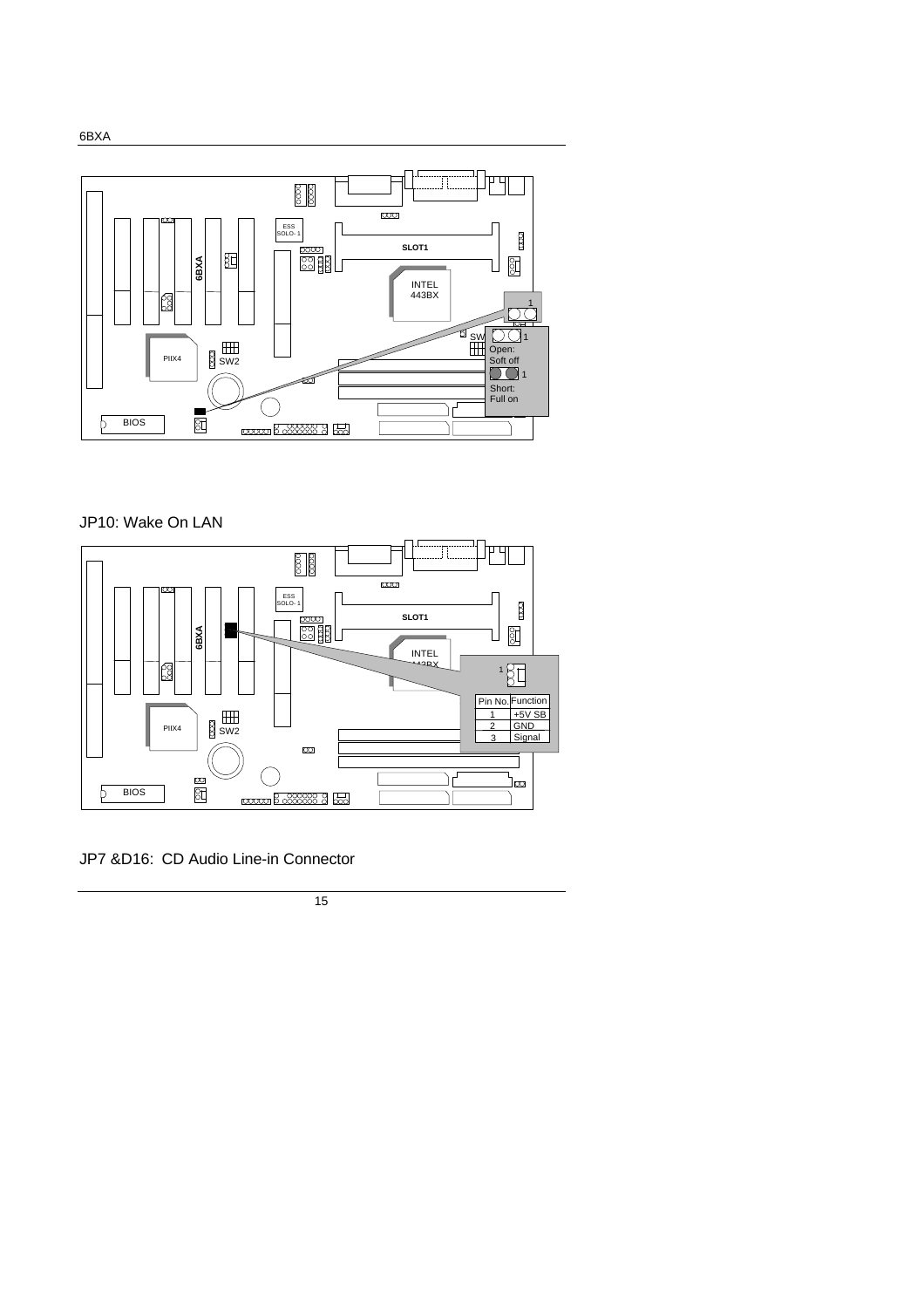

### JP17/JP18/JP19: Onboard Sound Function Selection



J2:CPU FAN (CPU Cooling Fan Power Connector)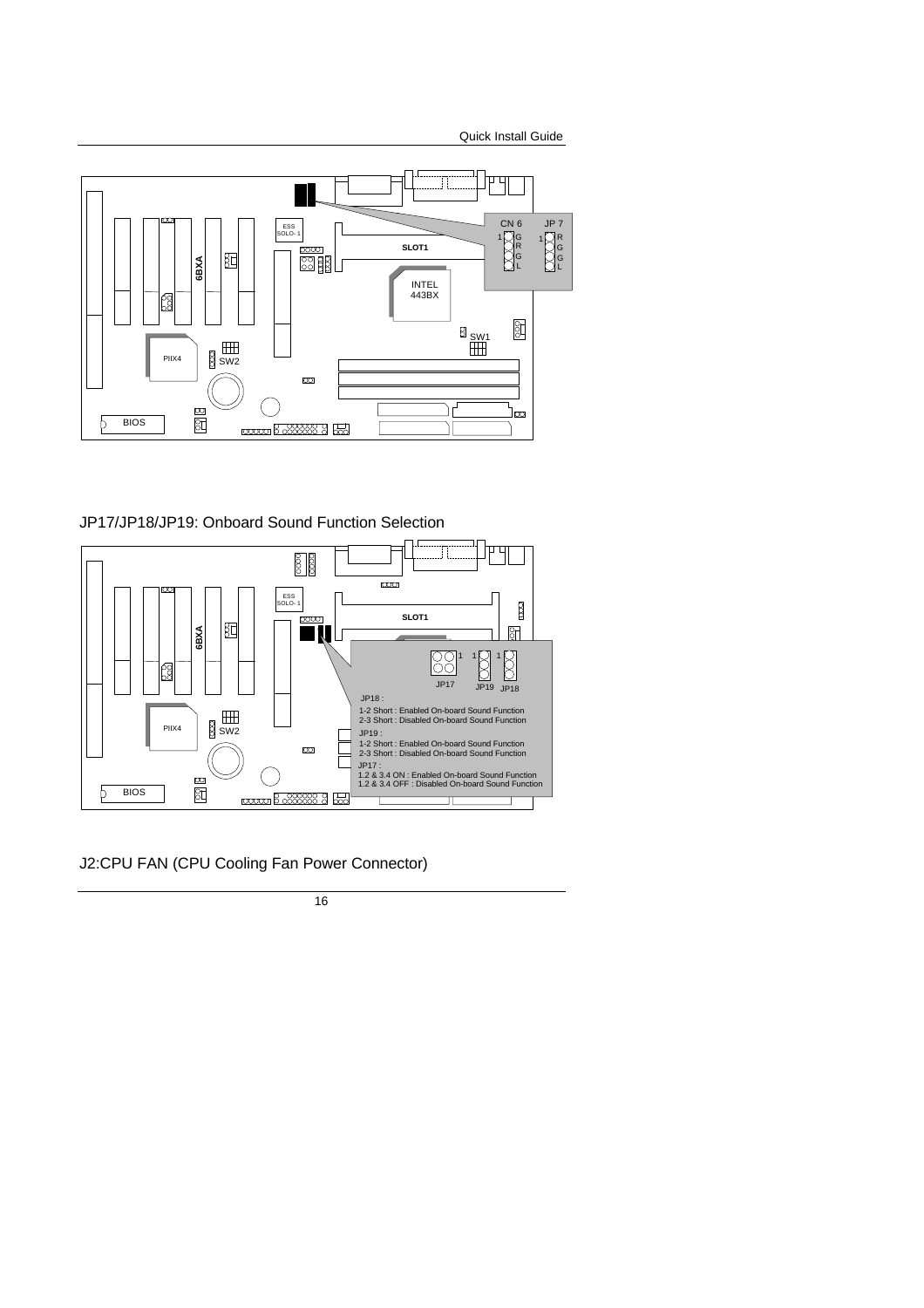

J9 : PANEL (SYS) FAN Connector



JP12: Ring Power On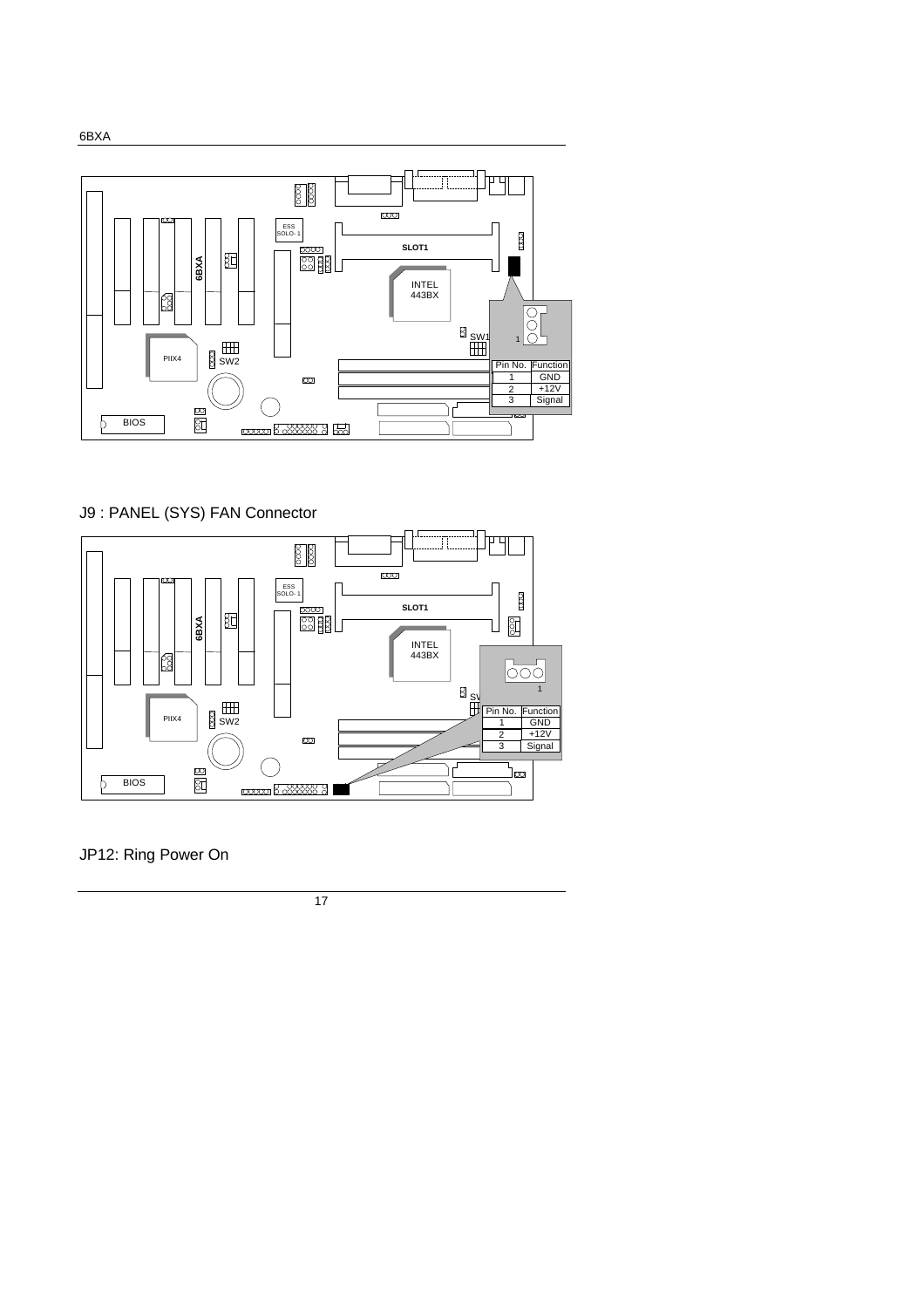

### JP13: CLEAR CMOS FUNCTION



### JP9: STR LED Connector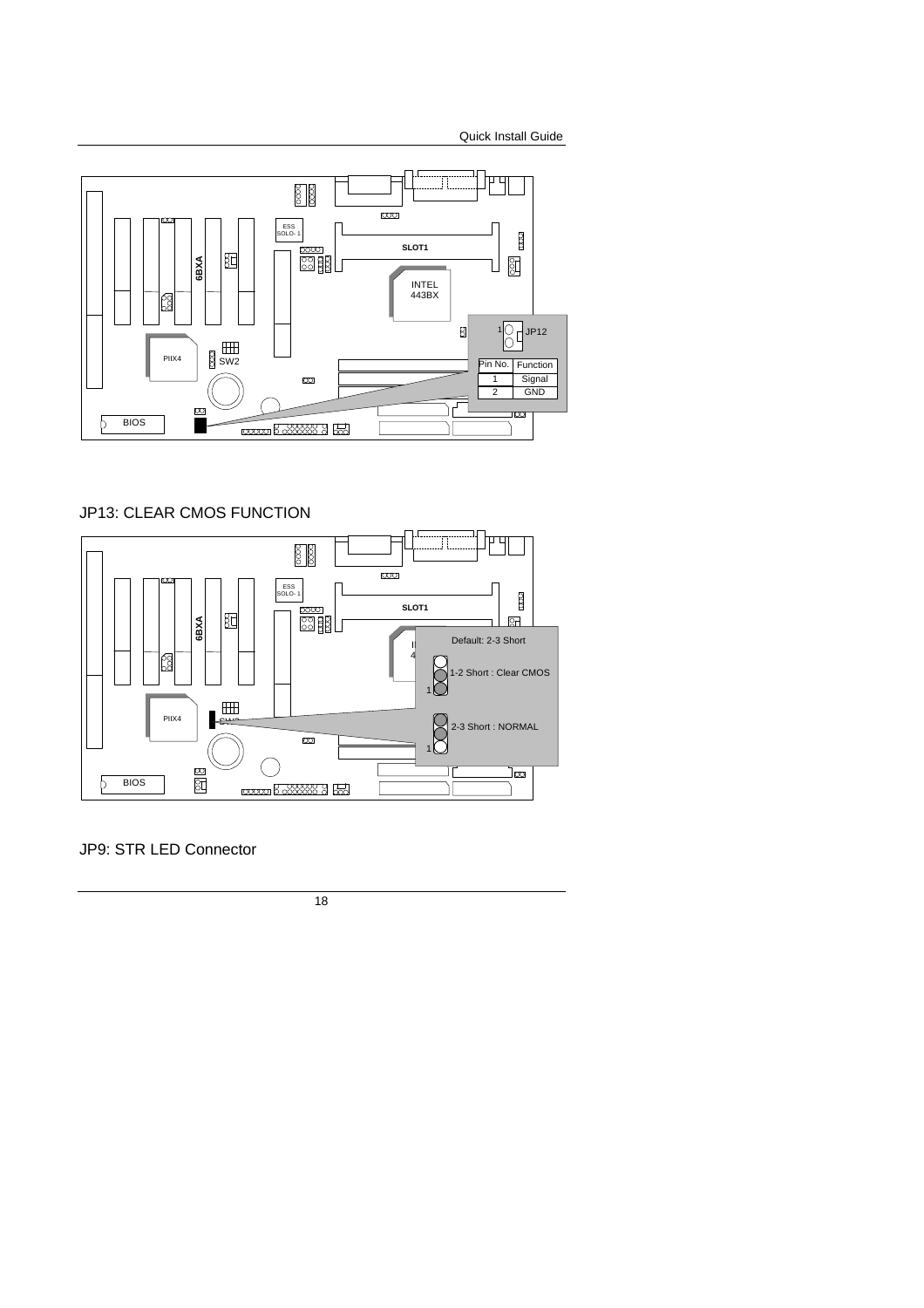







JP14: Suspend To RAM Function (Optional)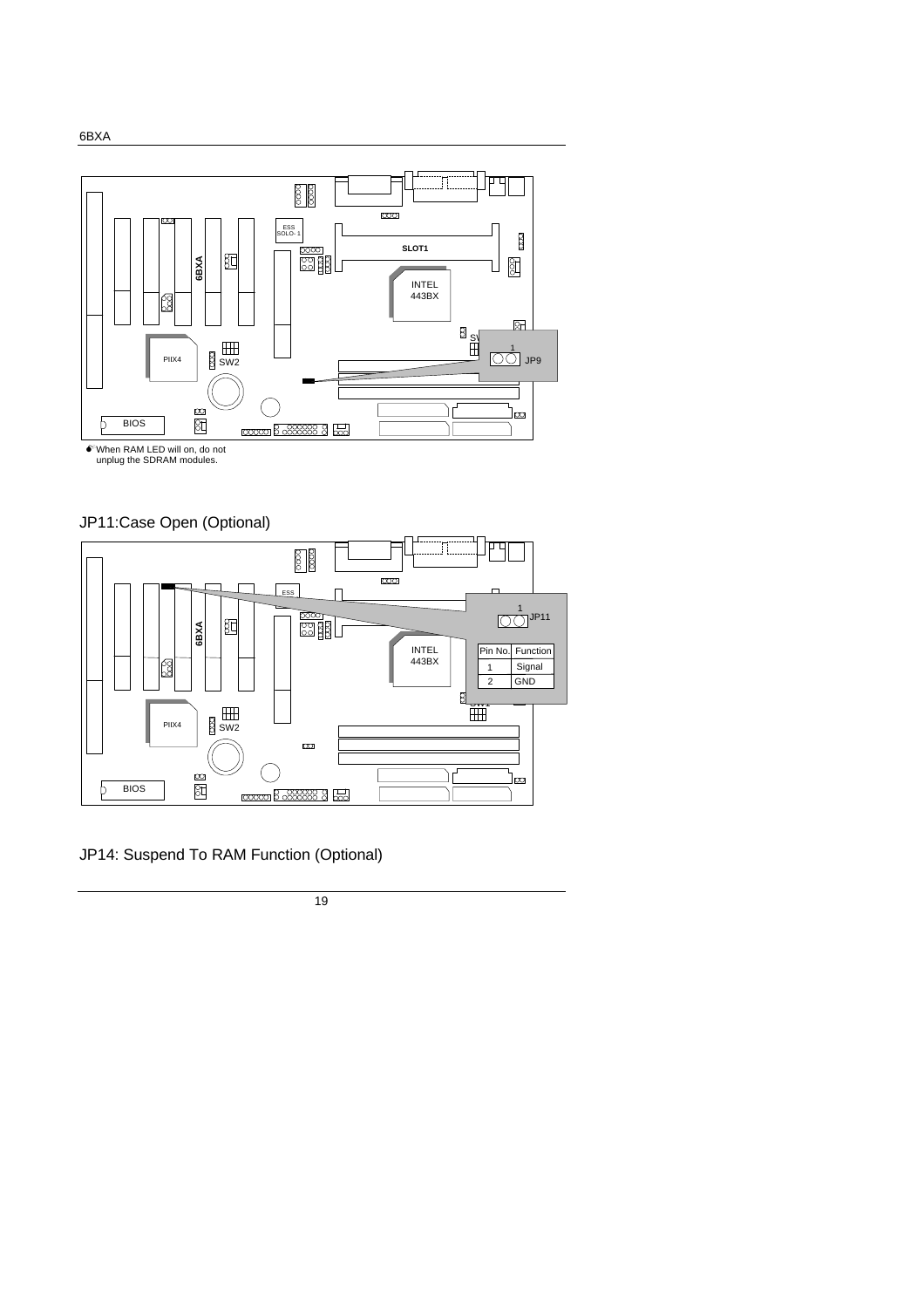

- **M Support under Windows 98 ACPI O.S.**
- **M When use STR function ,it's depends on VGA brand version .**

JP4: System Acceleration

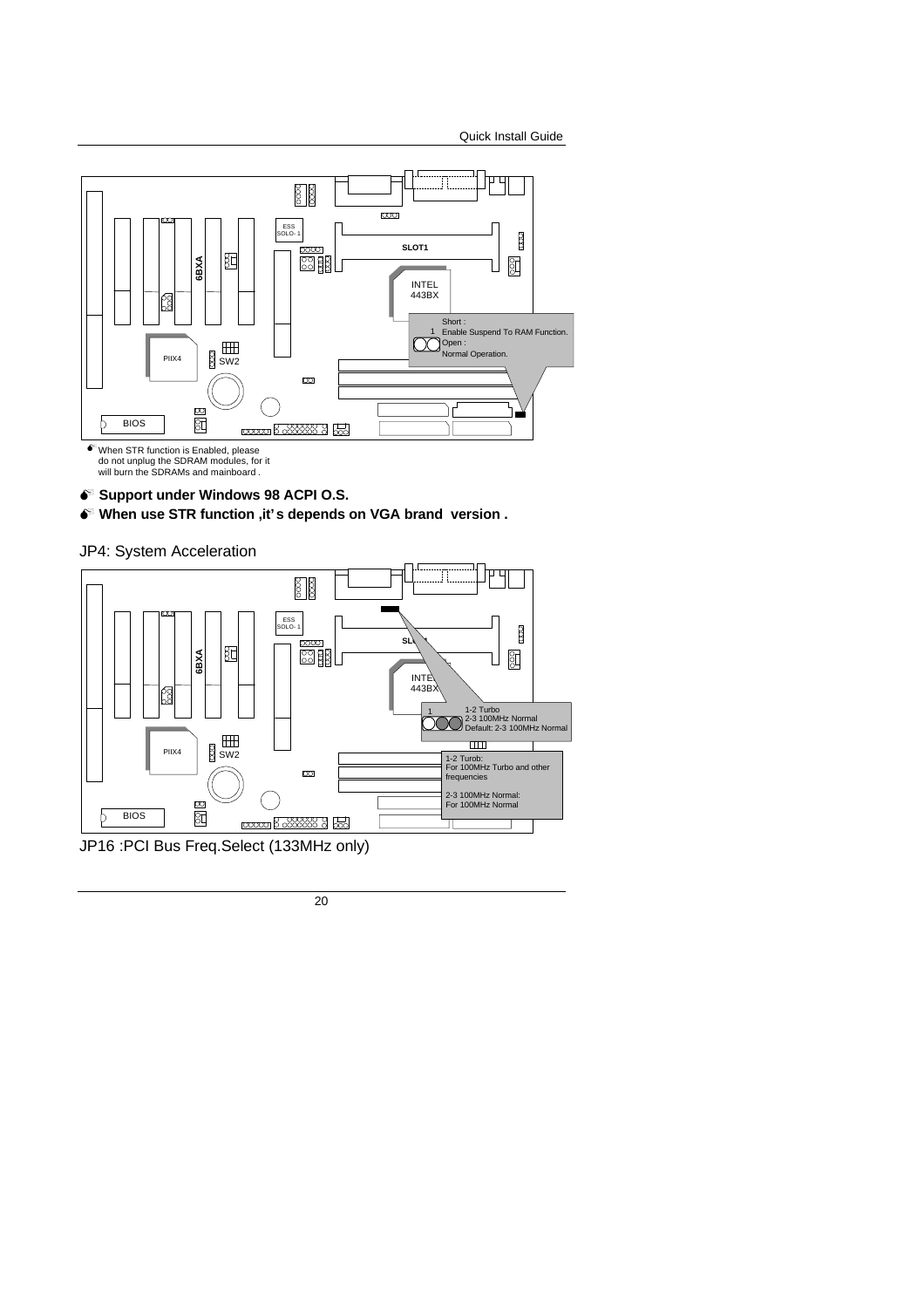

JP21 : SB-LINK Port (Creative PCI Sound Card Support) (Optional)

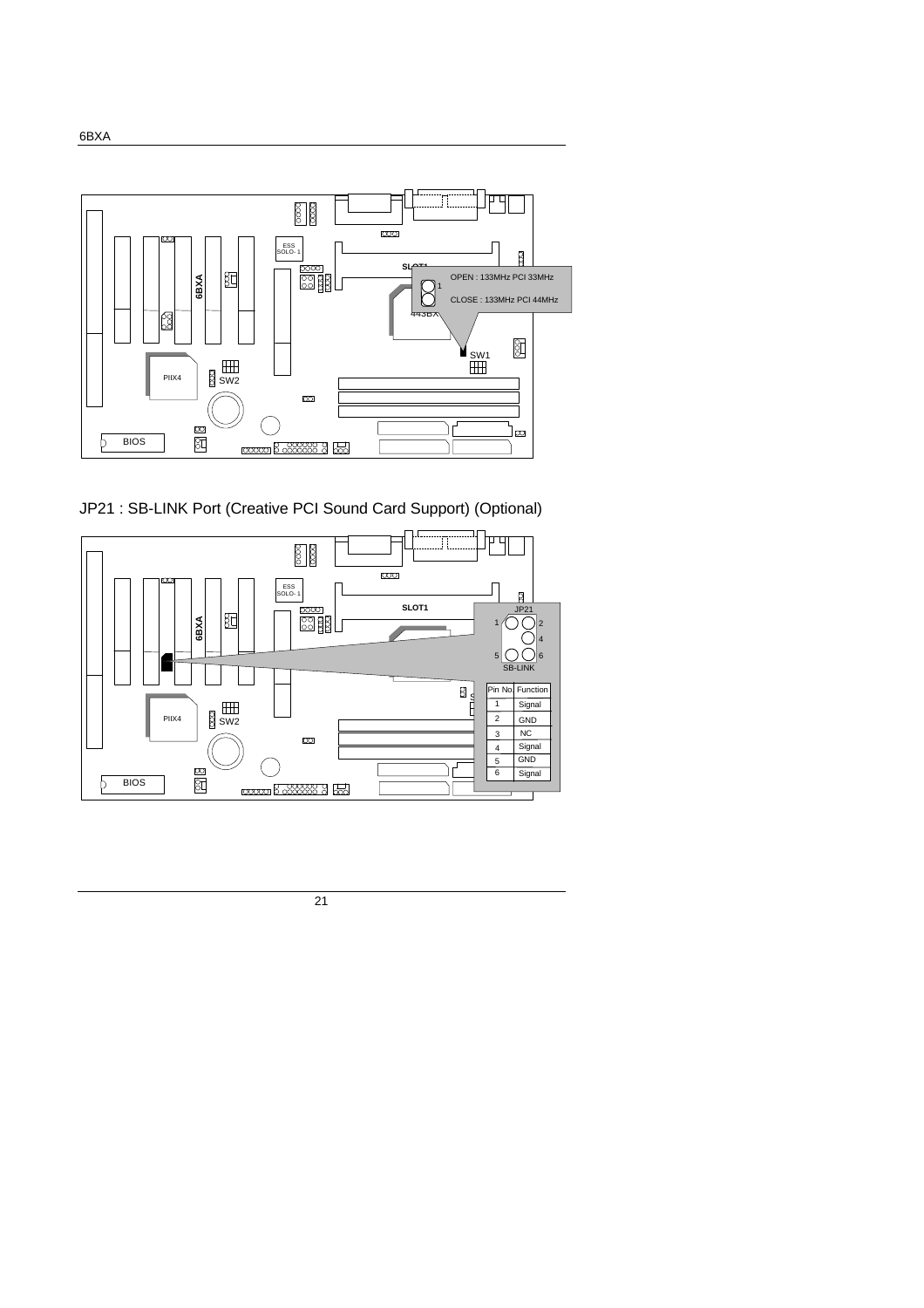

#### TEL :The Connector is for Modem with internal Voice Connector

BAT1:For Battery



 $\bullet$  Danger of explosion if battery is incorrectly replaced.

- MReplace only with the same or equivalent type recommended by the manufacturer.
- MDispose of used batteries according to the manufacturer' s instructions.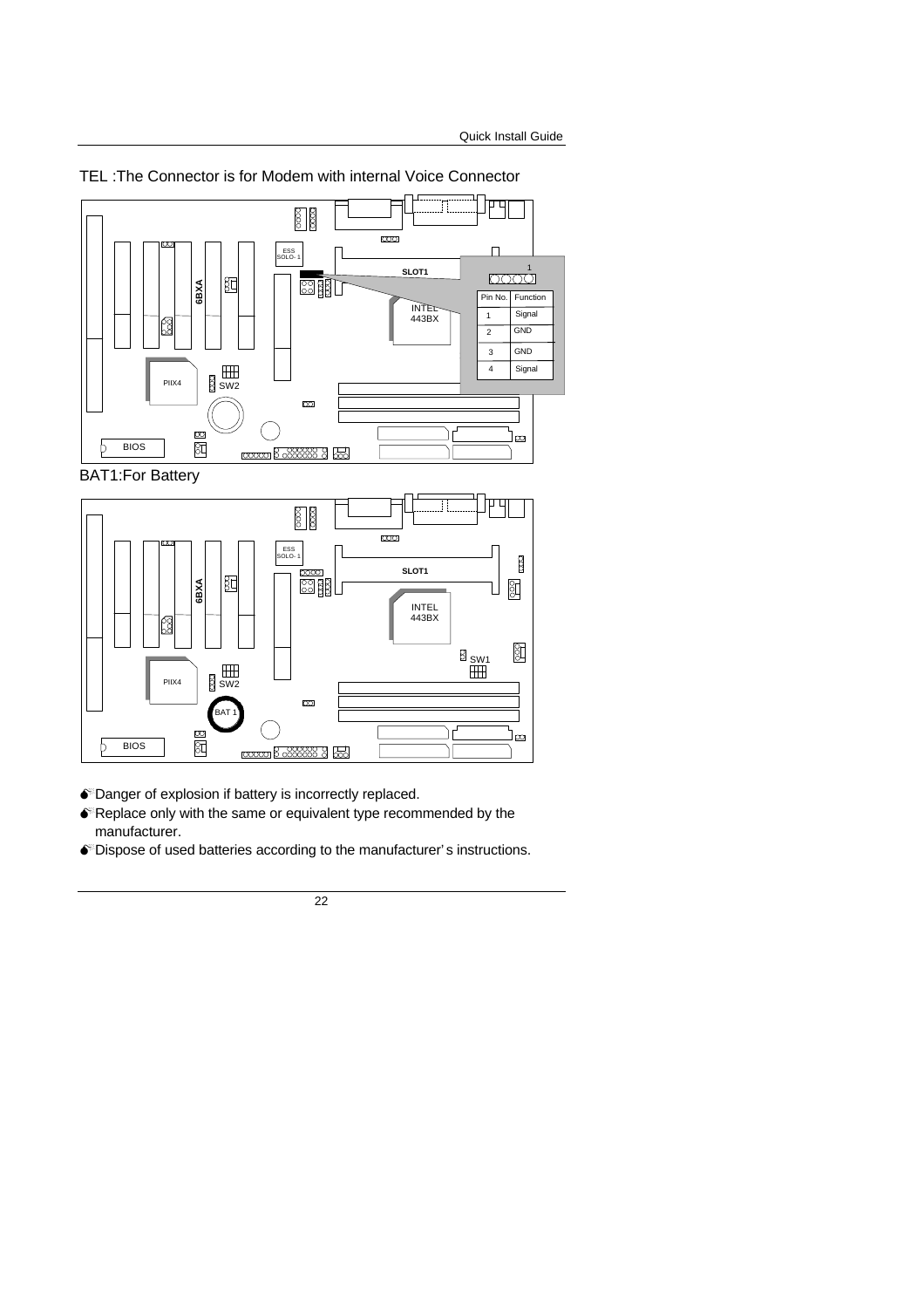6BXA

### **III. Top Performance Test Setting:**

The following performance data list is the testing results of some popular benchmark testing programs.

Users have to modify the value for each item in chipset features as follow for top performance setting.

| ROM PCI/ISA BIOS (2A69KG0F)<br>CHIPSET FEATURES SETUP<br>AWARD SOFTWARE, INC.                                                                                                                                                                                                                                                                                                                                                                                                                                      |                                                                                                                                                                                                                                                                                                                                                        |  |  |  |  |  |
|--------------------------------------------------------------------------------------------------------------------------------------------------------------------------------------------------------------------------------------------------------------------------------------------------------------------------------------------------------------------------------------------------------------------------------------------------------------------------------------------------------------------|--------------------------------------------------------------------------------------------------------------------------------------------------------------------------------------------------------------------------------------------------------------------------------------------------------------------------------------------------------|--|--|--|--|--|
| EDO CAS:# MA Wait State<br>$: 1 \ 2$<br>EDO RAS»# Wait State<br><b>SDRAM CAS Latency Time</b><br>DRAM Data Integrity Mode<br>: Non-ECC<br>System BIOS Cacheable<br>: Enabled<br>: Enabled<br>Video BIOS Cacheable<br>Video RAM Cacheable.<br>: Disabled<br>16 Bit I/O Recovery Time<br>Memory Hole At 15M-16M<br>: Disabled<br>Delayed Transaction<br>: Disabled<br>Spread Spectrum<br><b>Disabled</b><br>Normal<br>Slow Down CPU Duty Cycle<br>: 75°C/167°F<br>Shutdown Temp. (°C/°F)<br>**Temp. Select (°C/°F)** | : No<br>Reset Case Open Status<br>: Yes<br>Case Opened<br>* Current Temp. (°C/°F)**<br>CPU: 30/200<br>* Current Fan Speed (RPM)**<br>PANEL: 0<br>POWER:0<br>CPU: 5818<br>* Current Voltage (V) **<br>VGTL: 1.47<br><b>UCOREA: 1.95</b><br><b>UCC3: 3.24</b><br>$+50: 4.91 +120: 11.85$<br>$-50:-4.94$ UBRT: 3.12<br>$-120:-12.19$<br>3.12<br>50SB: 489 |  |  |  |  |  |
| CPU : 70°C/158°F<br>**Temperature Hiarm**<br>CPU : No<br>* Fan Fail Alarm **<br>CPU No POWER No PANEL No                                                                                                                                                                                                                                                                                                                                                                                                           | ESC.<br>t+++: Select Item<br>Quit<br>FI5<br>FF662<br>Help<br>$PU/PD/+/-$ : Modify<br>×.<br>Old Values (Shift)F2 : Color<br>Defaults<br>Load BIOS<br>PERFORMANCE DEFAULTS<br>LOAD                                                                                                                                                                       |  |  |  |  |  |

\*\*The above settings have to modify according to different kinds of CPU, SDRAM, and peripherals for your system to work properly.